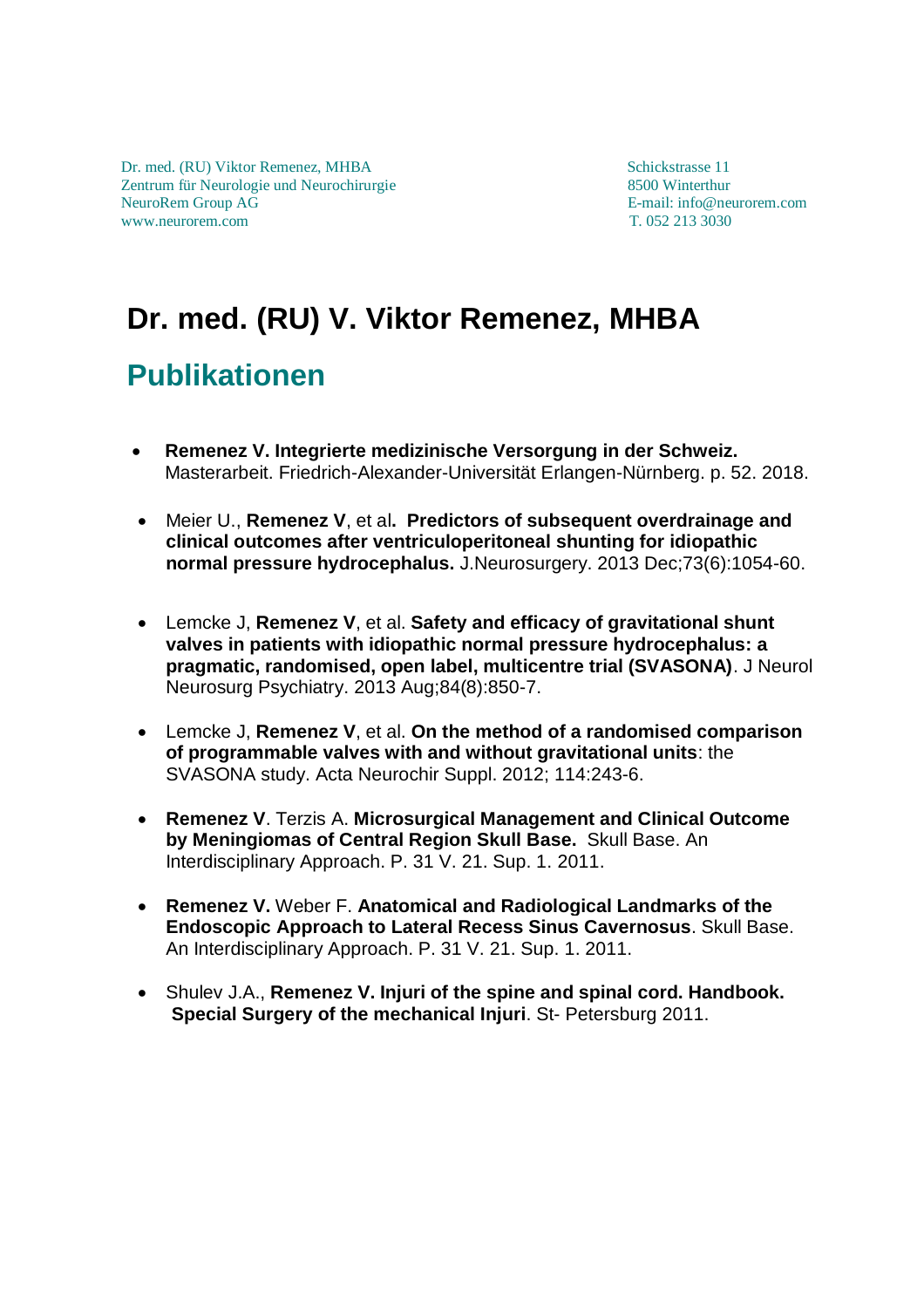- Lemcke J, **Remenez V**, et al**. [Is it possible to minimize overdrainage](https://www.ncbi.nlm.nih.gov/pubmed/19812931)  [complications with gravitational units in patients with idiopathic normal](https://www.ncbi.nlm.nih.gov/pubmed/19812931)  [pressure hydrocephalus? Protocol of the randomized controlled](https://www.ncbi.nlm.nih.gov/pubmed/19812931)  [SVASONA Trial \(ISRCTN51046698\).](https://www.ncbi.nlm.nih.gov/pubmed/19812931)** Acta Neurochir Suppl. 2010;106:113-5.
- **Remenez V.** Terzis A. **Surgical Strategy and Clinical Outcome of Anterior and Middle Skull Base Meningiomas: 10 Years of Expirience.** Skull Base. An Interdisciplinary Approach. P. 59 V. 19. Sup. 1. 2009.
- **Remenez V.** Weber F. **Clinical Outcome of Skull Base Meningiomas.** Skull Base. An Interdisciplinary Approach. P. 59 V. 19. Sup. 1. 2009.
- **Remenez V.** Terzis A. **Surgical Experience with Spheno-Orbital Meningiomas. Skull Base.** Skull Base. An Interdisciplinary Approach. P. 68 V. 19. Sup. 1. 2009.
- **Remenez V. Differenzierte chirurgische Behandlung degenerativer zervikaler Kompressionssyndrome**. Doktorarbeit. p. 210. Academy of Postgraduate Education. Sankt-Petersbug. 2004.
- Loit AA, **Remenets V.,** et al. **[Characteristics of the surgical](https://www.ncbi.nlm.nih.gov/pubmed/15341213)  [microneuroanatomy of formations of the posterior cranial fossa in](https://www.ncbi.nlm.nih.gov/pubmed/15341213)  [relation to the retrosigmoidal and transcondylar approaches](https://www.ncbi.nlm.nih.gov/pubmed/15341213)**. Neurosci Behav Physiol. 2004 May;34(4):359-362.
- Shulev J. **Remenets V.et al. Differential Surgical Treatment of Degenerative Cervical Spine Compression Syndromes**. Traumotology and orthopedics: a modernity and future. p. 186-187, Moscow, 2003.
- Shulev J. **Remenets V. et al. Surgical Treatment of Traumatic Injuries of The Upper Cervical Spine.** Traumotology and orthopedics: a modernity and future. p. 322-323, Moscow, 2003.
- Shevelev I. **Remenets V.** Shulev Y et al. **Differential Surgical Treatment of Degenerative Cervical Spine Compression Syndromes.** Journal "Questions of Neurosurgery". P12-16. N. 3. 2003. ISSN 0042-8817. RU.